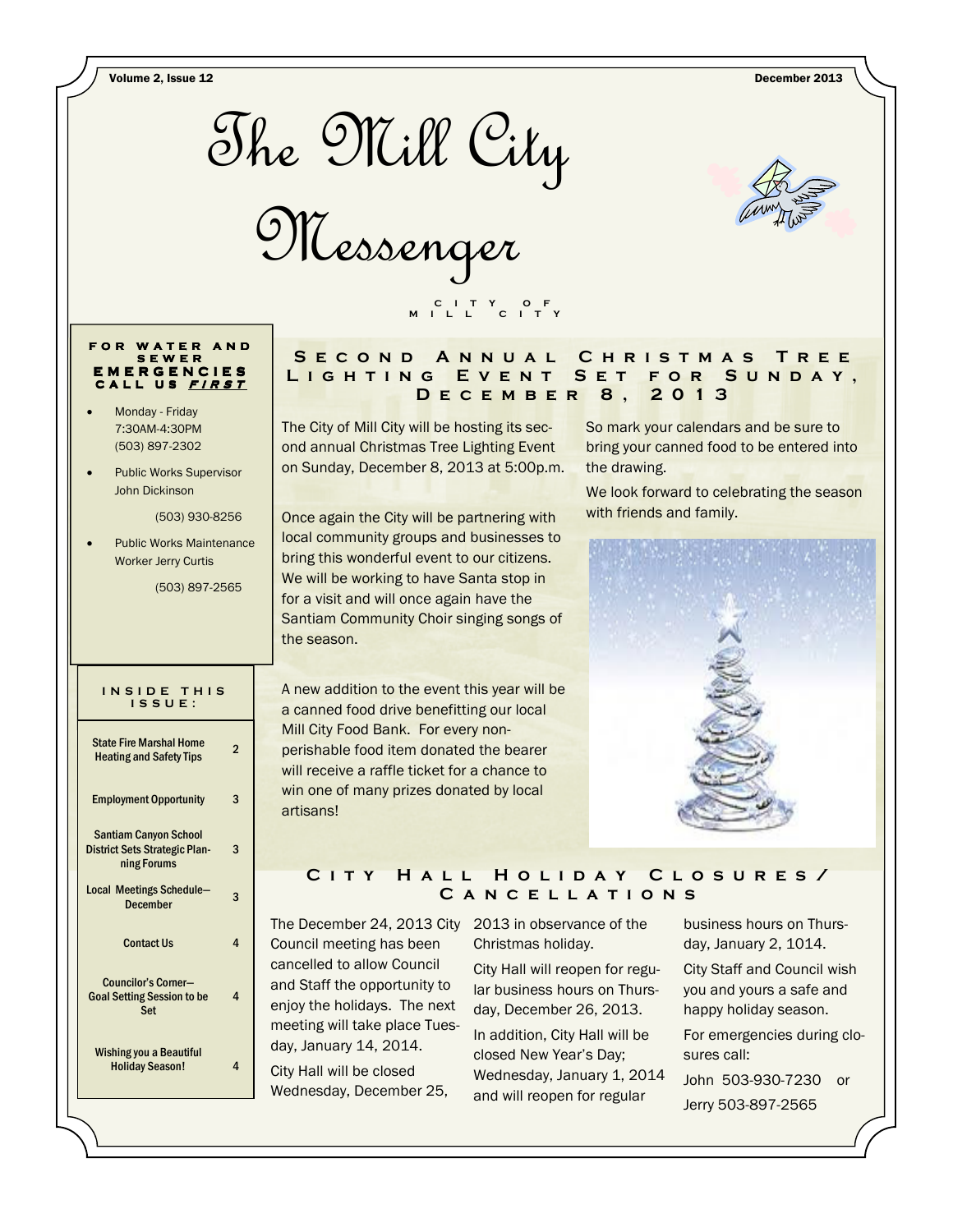# STATE FIRE MARSHAL'S HOME HEATING AND SAFETY TIPS

Oregon State Fire Marshall offers home heating and safety tips for winter with the following information:

# Portable Space Heaters

\*When using, make sure they come with an automatic tip-over switch and a high-temperature limit switch. The tip-over switch turns the heater off if it fire department or the gas company. is knocked over. The hightemperature limit switch prevents the heater form overheating.

\*Give heaters space. Keep at least three feet of space between the heater and combustibles such as furniture, curtains, blankets, papers and people.

\*Check heater electrical cords. Inspect for cracked or damaged cords, broken plugs, or loose connections. Replace before using space heater.

\*Never allow children to play with or around the heater.

\*Unplug heaters when not in use, before going to bed or when leaving a room.

#### Electric Baseboard and Wall Heaters.

\*Be aware if electric baseboard and wall heaters. These heaters are thermostatically controlled and may turn on without warning when temperatures drop.

\*Give heaters space. Just as with portable space heaters, keep at least three feet of space between your baseboard/wall heater and combustibles items such as furniture, curtains, blankets, papers and people.

#### Fuel Burning Space Heaters

\*If using a fuel burning space heater, make sure it is designed for indoor use. Read all manufacturer instructions and ensure it is properly vented.

\*Allow the heater to cool before refueling. Refuel outside or in a wellventilated area.

\*If you smell gas, do not operate any switches, appliances, or thermostats. Leave the building and call 9-1-1, the

#### Fireplaces and Woodstoves

\*Have chimney and woodstove flues and vents inspected and cleaned every year by a qualified chimney specialist. Ask them to check for creosote deposits, soot build-up or physical damage.

\*Always use a fireplace screen. Make sure the screen is made of sturdy metal or heat-tempered glass to prevent sparks from escaping.

\*keep a clutter-free environment. Clear the area around the hearth of debris, decorations and flammable materials.

\*Store kindling, fire logs and wood at least three feet from any heat source.

\*Install stovepipe thermometers to help monitor flue and chimney temperatures.

\*Use proper fire starters. Proper fire starters include newspaper, kindling or ment that burn fuels such as gasoline, specially manufactured starters designed for indoor use. Never use flammable liquid such as lighter fluid, kerosene or gasoline to start a fire.

\*Never burn charcoal indoors. Burning fatal if not detected early. charcoal can release lethal amounts of carbon monoxide.

\*Use fire-resistant materials on walls around woodstoves.

\*Allow fireplace and woodstove ashes to cool before disposing of them.

\*Dispose of ashes in a tightly covered metal container and place the container outdoors at least ten feet from the home and any other nearby buildings. Ashes may retain heat for days after they appear out.

# Smoke Alarms and Home Escape Plans

\*Make sure you have working smoke alarms on every level of your home, outside each sleeping area and in each bedroom.

\*Push the test button to be sure the battery is working.

\*Follow manufacturer's instructions on regularly cleaning your alarms of dust and cobwebs.

\*Replace any smoke alarm that is ten years old or older.

\*Make a home escape plan and practice it with your family at least twice a year.

#### Carbon Monoxide Dangers

\*Make sure your home has a working carbon monoxide alarm in a central location outside each sleeping area and on every level of the home.

\*Home heating and cooking equipwood, coal, natural gas, propane, oil and methane are sources of carbon monoxide.

\*Carbon monoxide poisoning can be

\*Test and maintain your carbon monoxide alarms according to the manufacturer's instructions.

More winter safety information can be found at:

www.oregon.gov/osp/sfm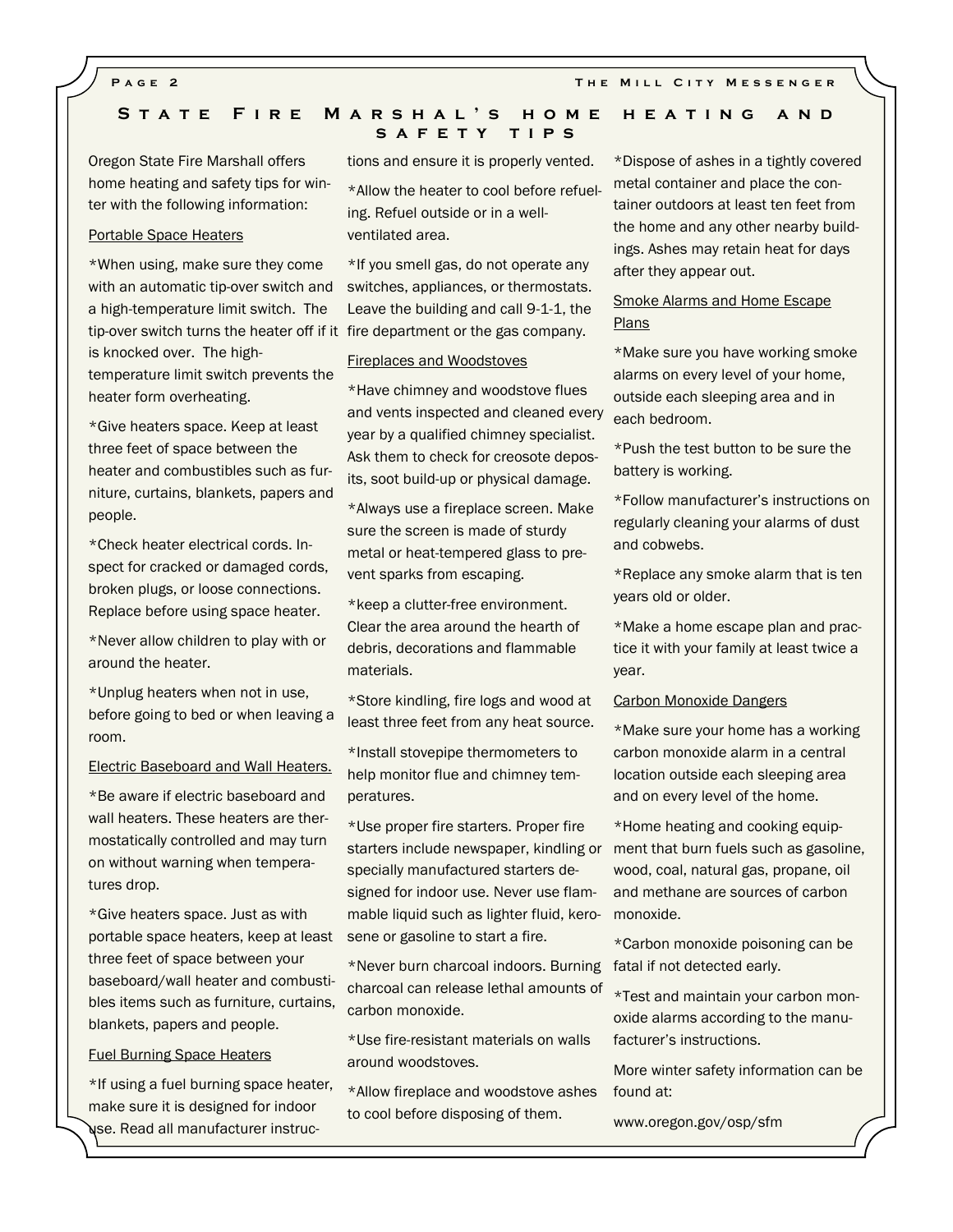## C I T Y OF M ILL C I T Y E M P L O Y M E N T O P P O R T U N I T Y

Meter Reader - Part-Time. City of Mill City. Meter Reader. Performs monthly water meter reading. Minimum high school or equivalent education preferred. Must have valid ODL and reliable transportation. 40-45 hr/month, Salary \$9.25 – \$12.17 DOQ. Preference given to citizens of Mill City.

Closing date: Open until filled. Application and job description available at:

www.ci.mill-city.or.us or by calling City Hall at 503-897-2302. Application to: City of Mill City P.O. Box 256 Mill City, OR 97360 The City of Mill City is a drug free workplace and an equal opportunity employer and provider. Individuals are considered for employment according to their abilities and performance. Employment decisions are made without regard

to race, age, religion, color, sex, national origin, physical or mental disability, marital or veteran status, sexual orientation, or any other classification protected by law. All employment requirements mandated by state and federal regulations will be observed.



# SANTIAM CANYON SCHOOL DISTRICT SETS STRATEGIC PLANNING FORUMS

Santiam Canyon School District Superintendent Todd Miller has released an announcement concerning the setting of strategic planning forums over the next few months.

Mr. Miller states that the meetings have been scheduled as follows and asks the community to mark your calendars for this important process.

**Strategic Planning Forum Dates** Monday, December 2, 2013

6:30p.m. Wednesday, December 11, 2013 6:30p.m.

Wednesday, January 8, 2014

Friday, January 10, 2014 TBD TBD Wednesday, February 12, 2014

Superintendent Miller says that this will be a comprehensive process including:

### Student Success;

6:30p.m.

Staff Development & Recruitment; Program Options & Supports, Infrastructure (including facilities and technology); and Governance & Communication.

6:30p.m. come the District's guide for budget-The School District welcomes and encourages staff, parents, students and community members to attend the sessions and become a part of the process. The final document will being, planning, professional development and decision-making.

and cover all areas of the district If you have any questions concerning the upcoming forums, contact the Santiam Canyon School District at 503-897-2321.



L O C A L M E E T I N G S S C H E D U L E F O R D E C E M B E R

| $12-2$                          | PTO/Strategic Plan-                                   | Mill City City Hall          |                                                           | City City Hall |                                                            | 8:00a.m. Mill City City Hall |                                                            |
|---------------------------------|-------------------------------------------------------|------------------------------|-----------------------------------------------------------|----------------|------------------------------------------------------------|------------------------------|------------------------------------------------------------|
|                                 | ning Forum 6:30p.m. SES                               | $12-9$                       | MCRFPD 7:00p.m.                                           | $12 - 12$      | <b>Skate Park Committee</b>                                | 12-23                        | Santiam Community Cho-                                     |
| $12-2$                          | Santiam Community                                     | Mill City Fire Hall          |                                                           |                | 6:30p.m. Mill City City Hall                               |                              | rus 7:00p.m. MC Christian Church                           |
| Church                          | Chorus 7:00p.m. MC Christian                          | 12-10<br>Mill City City Hall | City Council 6:30p.m.                                     | $12 - 13$      | Mill City Planning Com-<br>mission 9:00a.m. Mill City City | 12-26<br>8:30a.m.            | <b>Chamber of Commerce</b>                                 |
| $12 - 4$<br>Mill City City Hall | 4th of July 6:30p.m.                                  | 12-11<br>Mtn Edge Café       | Lions Club 6:30p.m.                                       | Hall<br>12-16  | Santiam Community                                          | 12-27                        | <b>Planning Workshop</b><br>9:00a.m. Mill City City Hall   |
| 12-5                            | <b>Historical Society</b><br>7:00p.m. Gates Fire Hall | 12-11                        | <b>SCSD School Board</b><br>6:30p.m. SCSD District Office | Church         | Chorus 7:00p.m. MC Christian                               | 12-30                        | Santiam Community Cho-<br>rus 7:00p.m. MC Christian Church |
| $12 - 7$                        | Hearts2Arts 9:30a.m.                                  | 12-12                        | MCGRA 6:00p.m. Mill                                       | 12-20          | <b>Community Roundtable</b>                                |                              |                                                            |